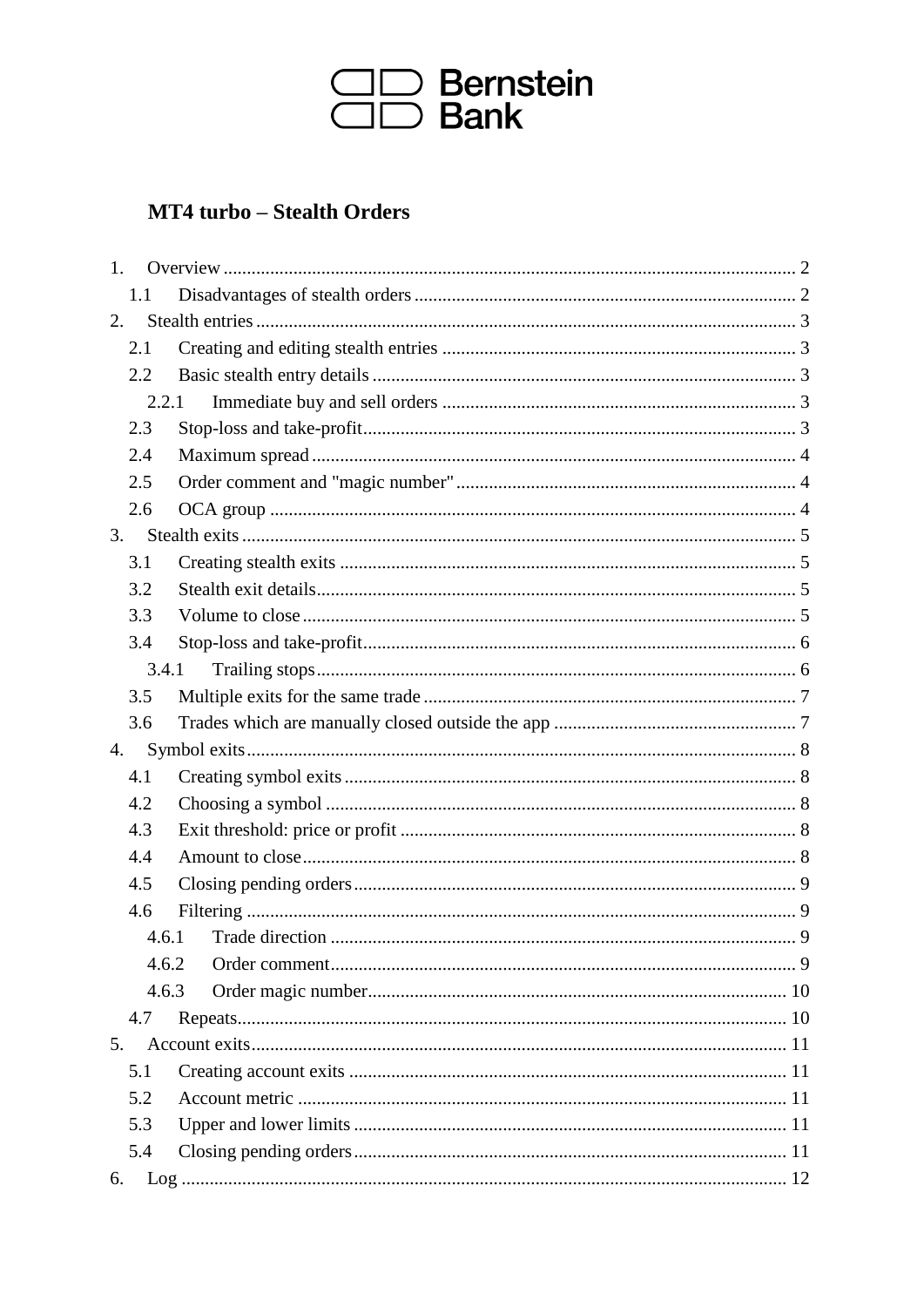

# **1. Overview**

Stealth Orders hide your entry and exit levels from the market. Instead of placing pending orders, the app buys or sells at the current market price when an entry level is reached. There is no pending order in the market which other participants can see. Similarly, you can have a stealth stop-loss or take-profit which sends a close instruction when an exit level is hit.

You can use the app to do four things, including closing multiple trades if their combined profit reaches a threshold:

- Stealth entries: the equivalent of limit and stop orders. You can also create one-cancelsall (OCA) groups of orders where the remaining orders are removed when the first one is filled.
- Stealth exits: the equivalent of a take-profit or stop-loss on a single trade. Exit points can be specified in cash terms (e.g. "take-profit at USD +50") instead of prices.
- Symbol exits: these close all the positions and orders for a symbol if a price is hit, or if the combined profit of the positions reaches a threshold. You can also use filtering, e.g. "only long EUR/USD orders, and only if their comment includes the text Breakout".
- Account exits: these close all positions and orders on the entire account when a threshold is hit.

#### *1.1 Disadvantages of stealth orders*

You should be aware of **two disadvantages** of using stealth entries and exits compared to a normal pending order, or a stop-loss or take-profit:

- You will tend to get more slippage with stealth orders (though this can be positive as well as negative).
- Stealth orders are only processed if the app is running and connected to your broker. A normal pending order, or stop-loss or take-profit, will be processed even if your trading software is not running or your internet connection goes down.

For protection, you can use your trading platform to set a "real" stop-loss or take-profit on positions, in addition to using stealth orders. For example, if you are long EUR/USD and the current price is 1.2345, you can set a real stop-loss in the market at 1.2300 using your trading platform and also a stealth stop-loss at 1.2310 using the app. Your position will be closed at 1.2310 (plus or minus slippage) provided that the app remains running. If there is any sort of problem with the connection to your broker, the real stop-loss at 1.2300 should be activated instead, by the broker/exchange.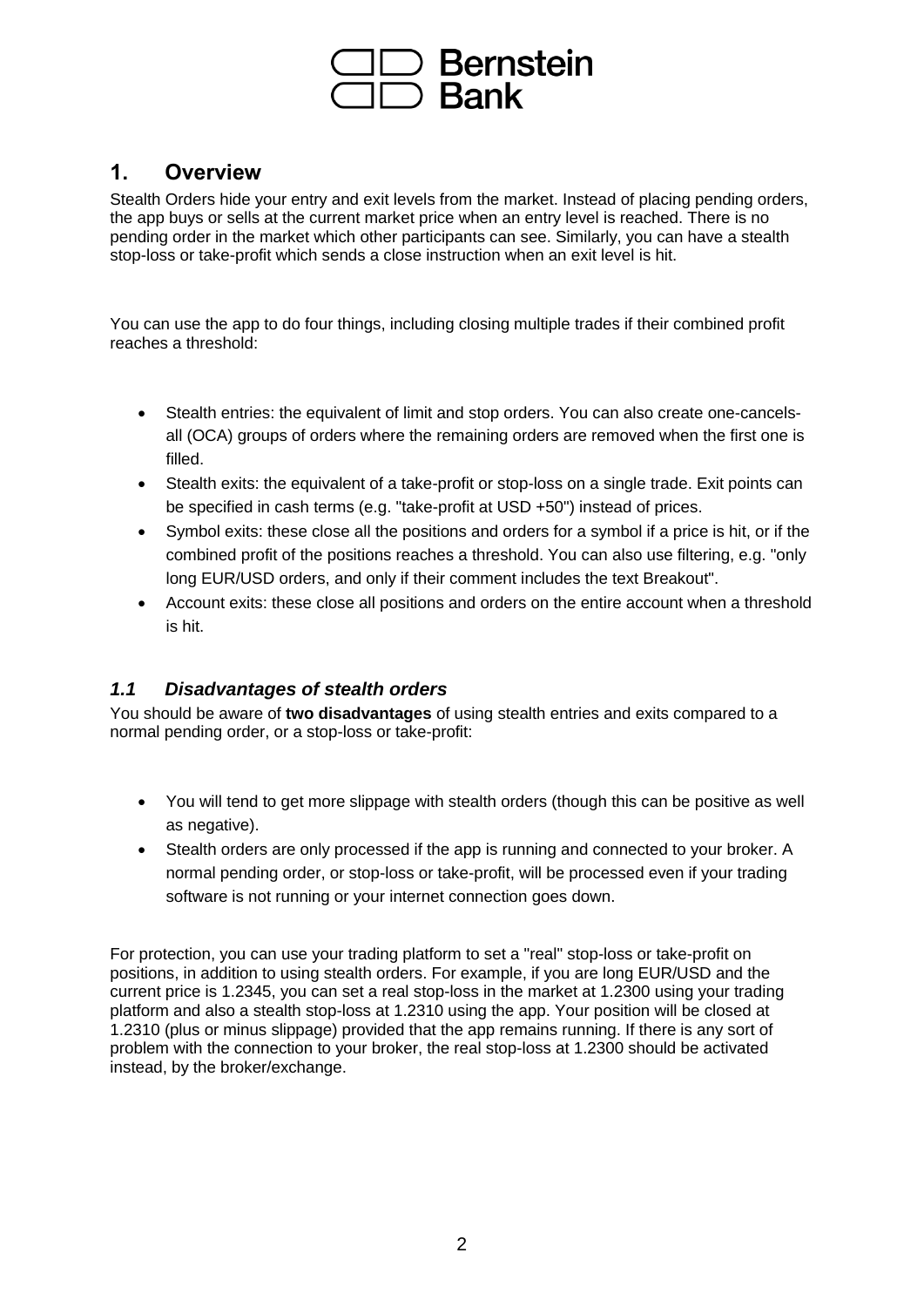

# **2. Stealth entries**

Stealth entries are the equivalent of limit and stop entry orders. Instead of placing e.g. a buy-limit into the market at 1.2345, the app waits for the price to hit 1.2345 and then places a buy order.

#### *2.1 Creating and editing stealth entries*

You create new entries on the "Entries" tab, using the "New stealth entry" button. You can edit an existing item by clicking on its title.

## *2.2 Basic stealth entry details*

In order to create a stealth entry, you need to enter four pieces of information:

- The symbol (e.g. EUR/USD)
- The trade size
- The order type (e.g. buy-limit, sell-limit)
- The entry price, as a fixed amount or as an offset from the current price.

If you ask for an entry price which is already valid, e.g. a buy-limit at 1.3400 when the current price is below that, the software will warn you before creating an entry which is then processed immediately.

#### **2.2.1 Immediate buy and sell orders**

As well as creating stealth buy-limits, sell-stops etc you can also choose to create buy and sell orders which are placed immediately into the market without waiting for a trigger level to be hit.

In combination with the stop-loss and take-profit settings, this lets you create a new open trade with a stealth exit attached to it. Once your immediate buy or sell order has been placed, the app creates a stealth exit for the new ticket using the stop-loss and take-profit details.

#### *2.3 Stop-loss and take-profit*

You can set a stop-loss and/or a take-profit for each stealth entry, either as a fixed price, or as a distance from the opening price, or as a cash amount (e.g. stop-loss at USD -50 and take-profit at USD +50).

When an entry is filled, these details are then used to create a stealth exit for the open trade.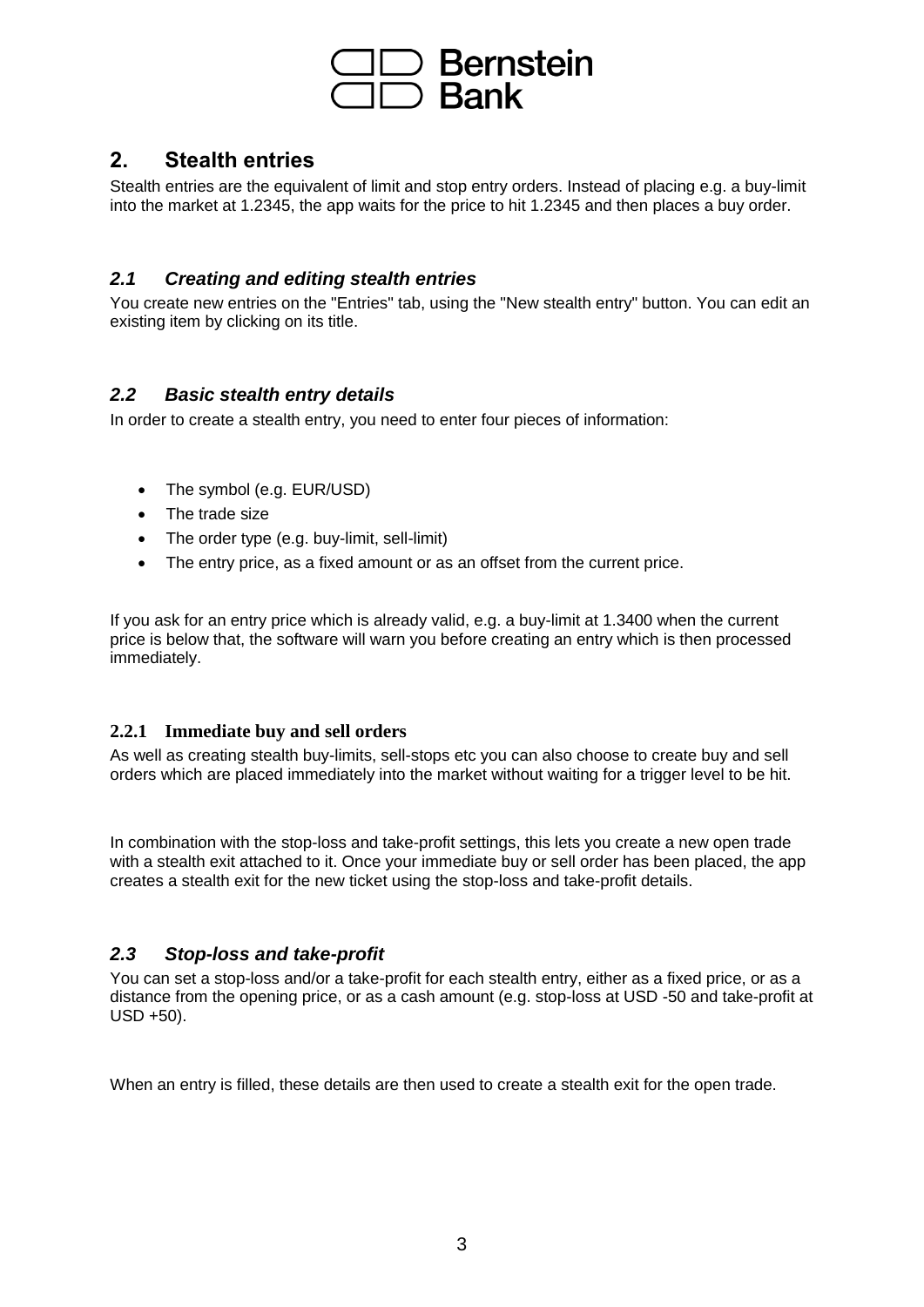

#### *2.4 Maximum spread*

You can set a maximum spread at the time an entry is hit. If the spread is higher than the threshold when your entry price is reached, then the stealth entry is removed and not traded. For example, if you set the maximum spread to 3 pips, and the spread when your entry price is reached is 3.5 pips, then the stealth entry will be removed without trading.

#### *2.5 Order comment and "magic number"*

You can use the settings for the stealth entry to set the textual order comment which appears in your trading platform. You can also set the "magic number" for the order (similar to the comment, but numeric rather than textual).

## *2.6 OCA group*

You can combine stealth entries into one-cancels-all (OCA) groups where remaining entries in the same group are removed once the first one has been triggered.

For example, you want to trade the break-out of yesterday's range (e.g. 1.2345 to 1.2375), going long or short when the high or low is broken, but *not* then placing the opposite order from the low or high if the price re-traces again. You create two stealth entries: a buy-stop (at 1.2375) and a sell-stop (at 1.2345), and you assign them to the same OCA group, e.g. "Breakout". When one of the prices is hit, the other stealth entry will be removed.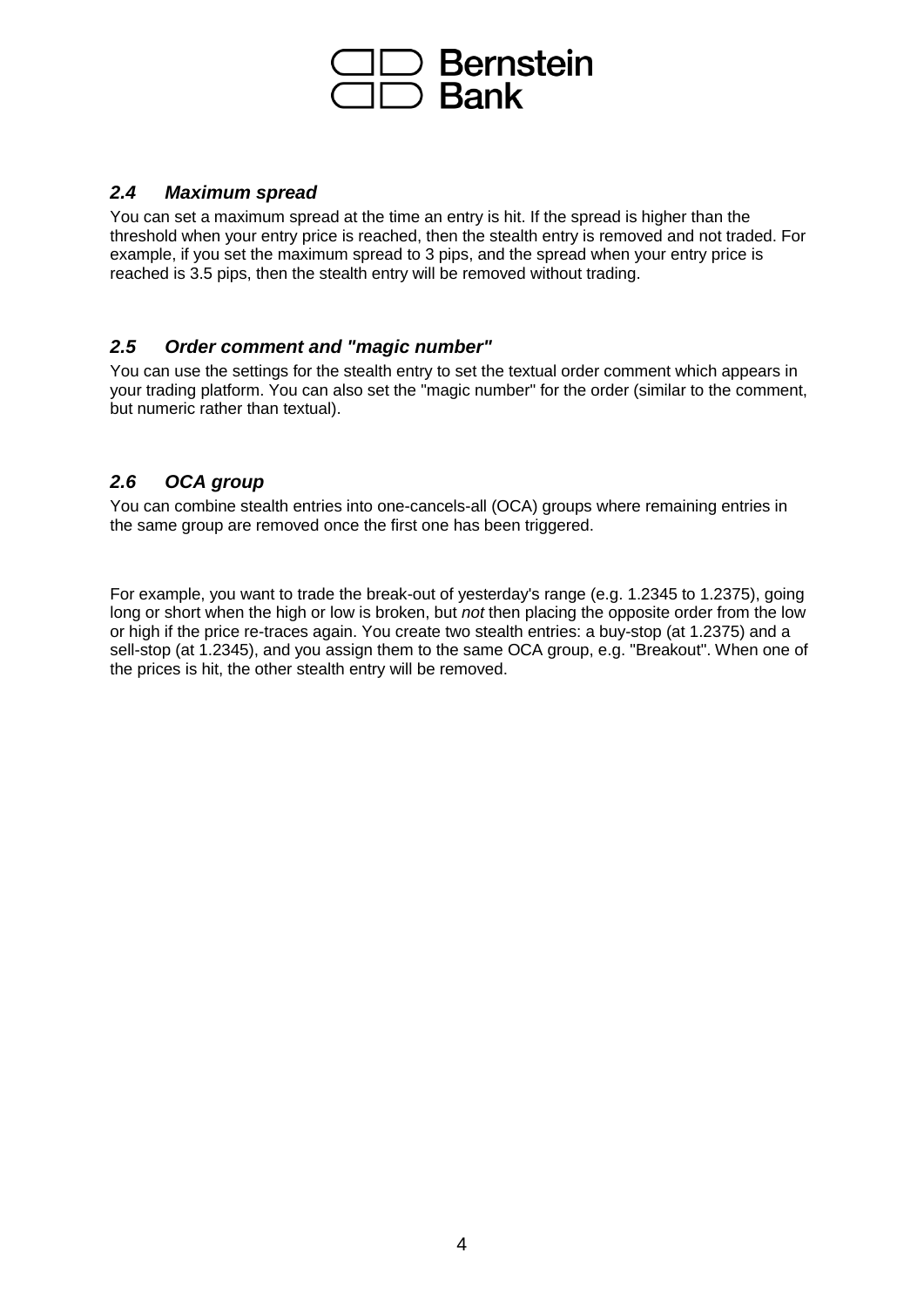

# **3. Stealth exits**

Stealth exits are the equivalent of stop-losses and take-profits (s/l and t/p). They close individual open trades when a price is hit, or when the trade's net profit reaches a threshold (e.g. USD 50 profit or USD 100 loss).

## *3.1 Creating stealth exits*

You create new stealth exits on the "Exits" tab, using the "New stealth exit" button. You can edit an existing item by clicking on its title.

If you set a stop-loss or a take-profit on a stealth entry, then this automatically creates a stealth exit for the ticket when the entry price is hit and an order is placed.

You can only create a new stealth exit if there is an open position on your account. If you want to open a *new* trade in the market, and then apply a stealth exit to it, you can create an immediate buy or sell order using the Entries tab and use the stop-loss and take-profit to create a stealth exit for the new trade.

## *3.2 Stealth exit details*

In order to create a stealth exit you need to enter the following information:

- The open trade to apply the exit to.
- The amount of the position to close.
- Either a stop-loss level or a take-profit level, or both.

#### *3.3 Volume to close*

A stealth exit can do three things:

- Close the entire open trade
- Close a specific amount (e.g. 0.20 lots / 20K)
- Close a percentage of the open trade, e.g. 50%

If you choose a specific volume (e.g. 0.30 lots) and this is larger than the size of the trade when the closure rules are hit (e.g. 0.20 lots) then the app simply ignores the excess and closes the open trade (0.20 lots). It does not place a new order for the difference (e.g. 0.10 lots).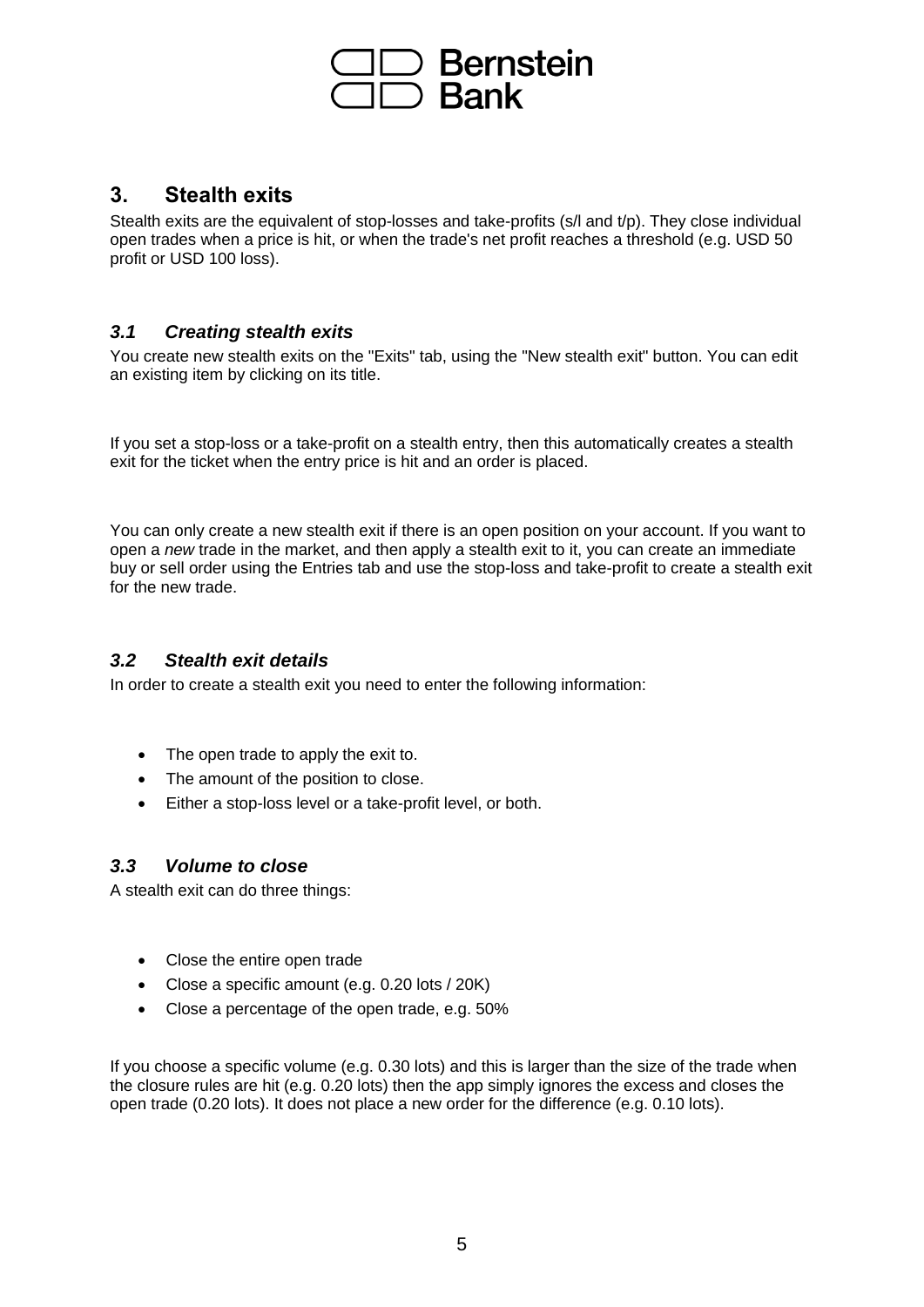

Percentages are always rounded *up* to the nearest permitted trade size. For example:

- You have an open trade for 0.50 lots
- You have specified that the stealth exit should close 75% of the trade
- The broker's minimum trade size and increment is 0.10 lots
- The app will close 0.40 lots out of 0.50 (leaving 0.10). 75% of 0.50 is 0.375, which is rounded up to the next multiple of the permitted 0.10 trade size.

#### *3.4 Stop-loss and take-profit*

A stop-loss or take-profit can be specified in three ways:

- As a fixed price, e.g. 1.2345
- As a number of pips from the current market price (not the open price of the trade)
- As a cash amount. The trade is closed if its net profit hits this threshold.

In addition, a stop-loss (but not a take-profit) can be set as a trailing stop, in pips.

#### **3.4.1 Trailing stops**

Different people have varying definitions of a trailing stop. The app's trailing stops work as follows:

- The current price is e.g. 1.2345 (on a buy trade) and you define a trailing stop of e.g. 20 pips.
- The app sets the stop-loss to 1.23**2**5: 20 pips from 1.2345.
- If the price falls, the stop-loss does not move.
- If the price rises, e.g. to 1.2350, then the stop-loss moves upwards, e.g. to 1.23**3**0.
- Therefore, the trade is closed 20 pips below its highest price (unless a separate takeprofit is hit).

If you change the amount of a trailing stop, e.g. from 20 pips to 10 pips, then its history is reset, and the stop-loss will be moved to 10 pips from the current price.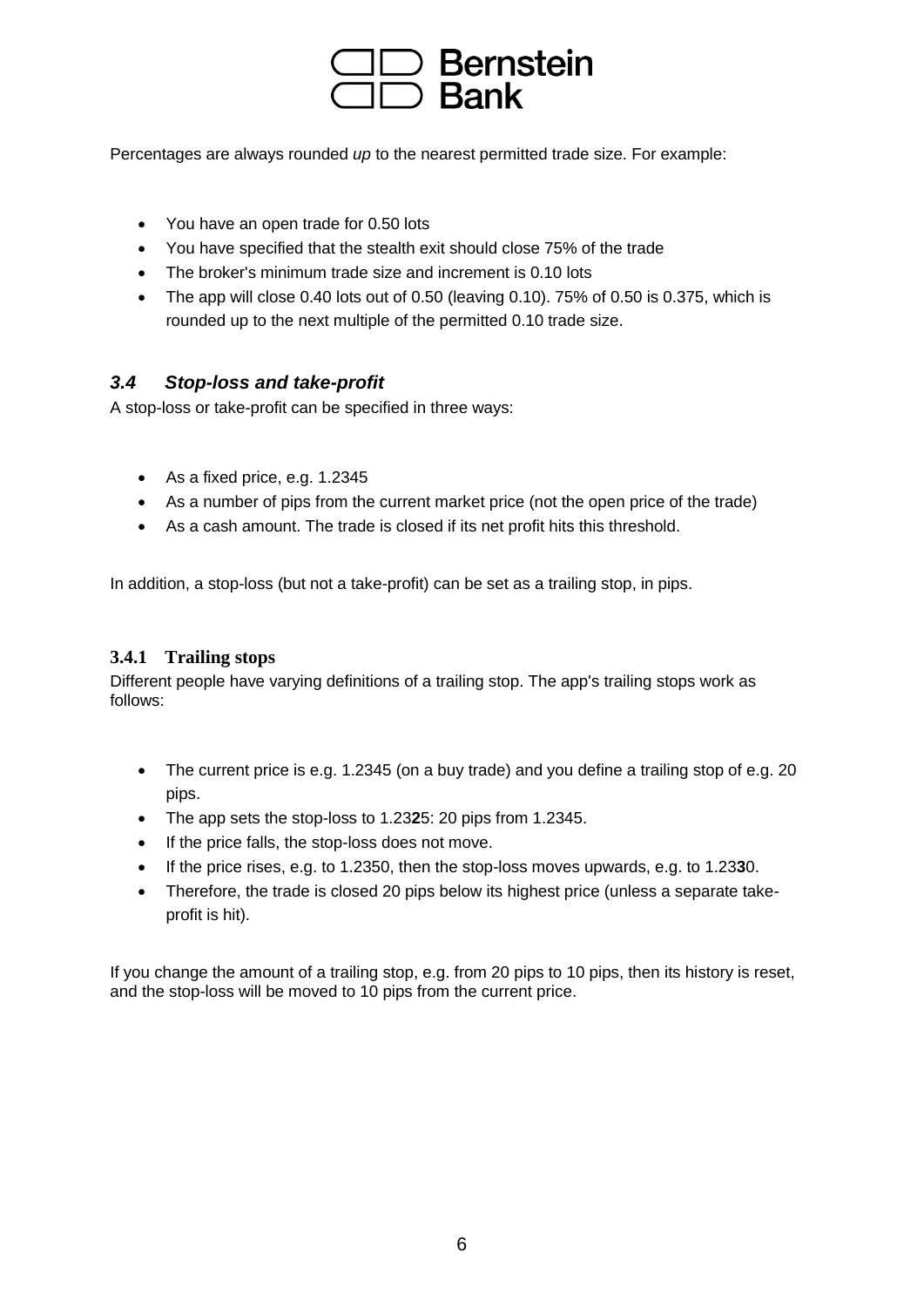

#### *3.5 Multiple exits for the same trade*

You can create multiple exits for the same open trade, e.g. closing 50% at one level and the remainder at a further level. For example, you could close 50% of a trade at a profit of USD 50, and then have another stealth exit rule which closes the remainder when the trade reaches a profit of USD 100.

Please note that close percentages apply to the trade volume when the rule is triggered, not to the original trading volume. If you have two rules for the same trade which each close 50%, then this will leave 25% of the original trade still open. The first rule will close 50% of the original trade (e.g. 0.20 lots out of 0.40 lots), and the second rule will then close 50% of the remaining trade size (e.g. 0.10 lots out of 0.20 lots).

#### *3.6 Trades which are manually closed outside the app*

If you close an open trade in your trading platform, outside of the app, then the app will say that it is unable to find the ticket for the exit rule. The exit rule will be automatically removed after 60 seconds. (The delay is in order to handle partial closes where an original ticket number is changed by the broker to a new ticket number.)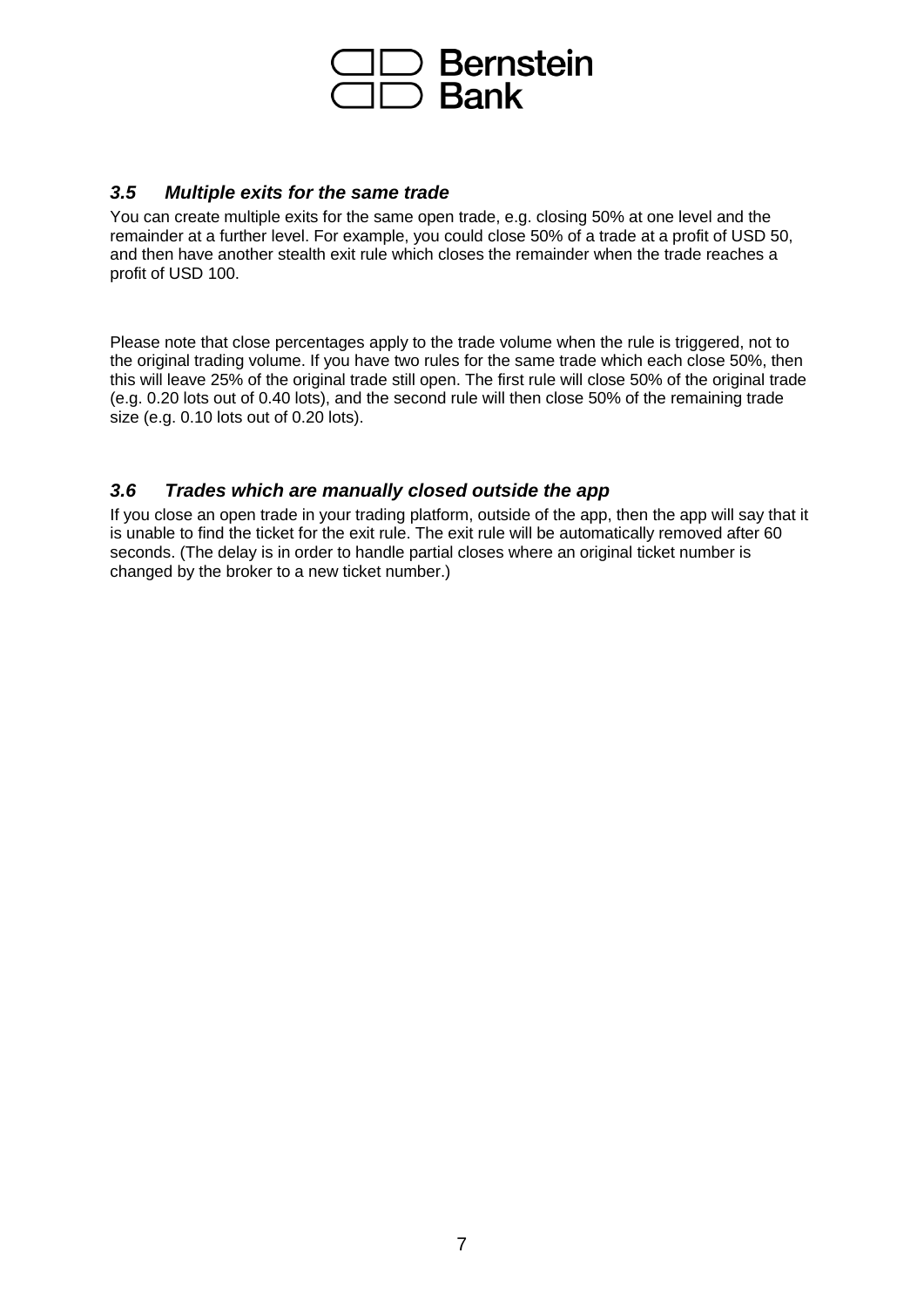

# **4. Symbol exits**

Symbol exits close all the open trades for a single symbol, e.g. EUR/USD, when a price target is hit, or when the combined net profit on all the open trades for the symbol reaches a trigger value.

You can also set up filtering, so that the symbol exit only acts on some of the orders for the symbol. For example, you can create a symbol exit which only looks at EUR/USD buy orders which have the comment "Breakout".

## *4.1 Creating symbol exits*

You create new symbol exits on the "Symbols" tab, using the "New symbol exit" button. You can edit an existing item by clicking on its title.

## *4.2 Choosing a symbol*

You can either choose an individual symbol such as EUR/USD, or you can select "All symbols". The latter is intended for use with filtering, and lets you create an exit which, for example, acts on all orders for *all* symbols which have the comment "Breakout".

## *4.3 Exit threshold: price or profit*

A symbol exit can either close its trades when the price reaches trigger points (ask at *x* or bid at *y*) or it can look at the combined net profit of the open trades, e.g. closing them if they are USD 50 in loss or USD 100 in profit.

You must always specify both an upper and a lower limit. If you only want to use one of these, simply set the other limit to a value which will never be hit (e.g. if you only want to use the lower limit, then set the upper limit to a profit of USD 999999 or a price of 999999).

If you select "All symbols", you can only use a profit trigger because there is no applicable price.

#### *4.4 Amount to close*

You can choose what percentage of each open trade to close. Each ticket is processed separately, and amounts are rounded *up* to the nearest permitted trade size. For example:

- You have 4 separate open trades in EUR/USD, each of 0.10 lots.
- Your broker's minimum trade size/increment is 0.10 lots.
- You ask to close 75% of each ticket.
- The app will completely close all 4 trades. It will close 75% of each individual ticket, which is rounded up from 0.075 lots to the minimum of 0.10.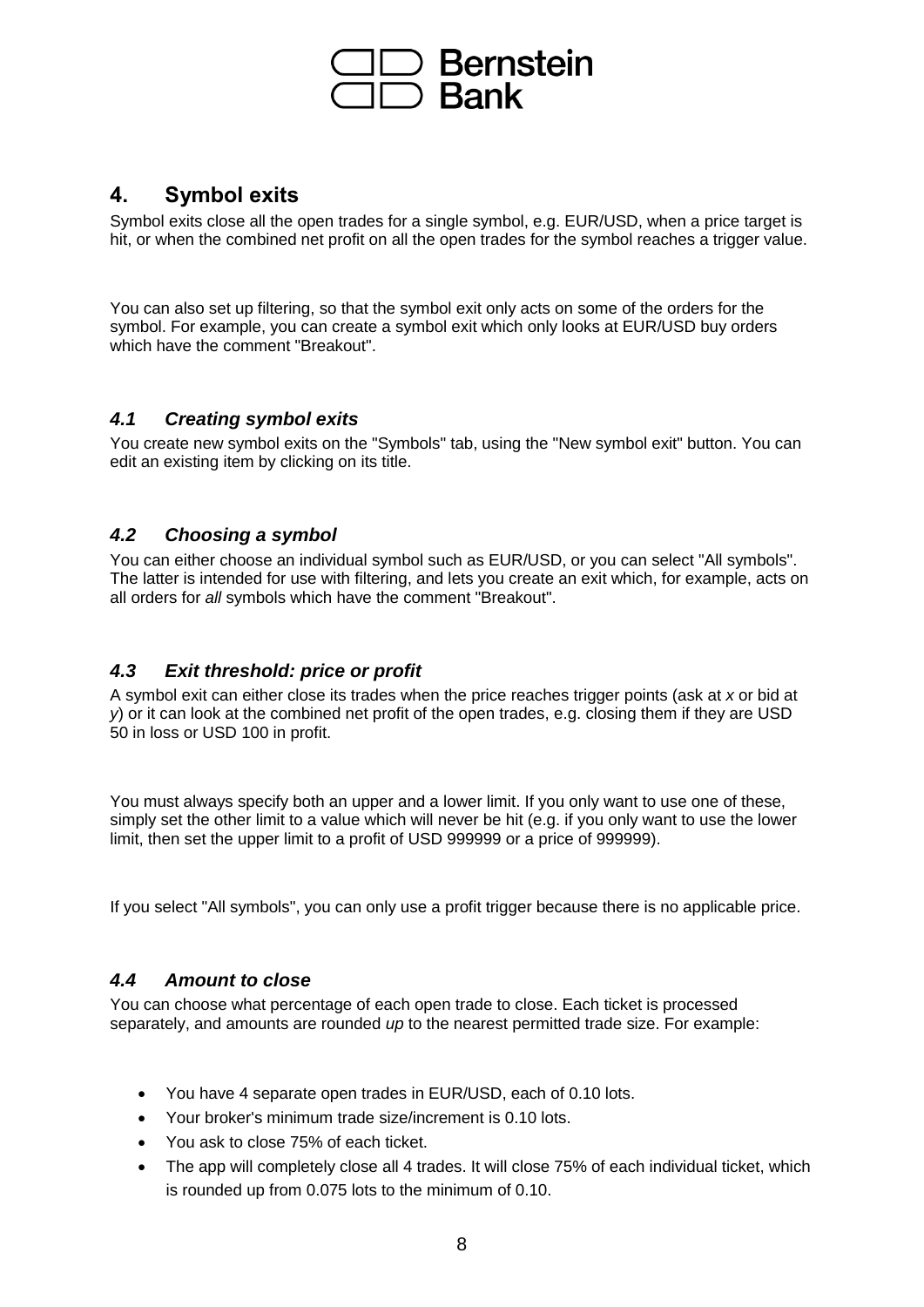

• The app will *not* close 75% of the total overall position, i.e. closing three of the positions and leaving you with one of the trades (0.10 lots out of the original 0.40 lots, i.e. 75%).

#### *4.5 Closing pending orders*

You can choose whether the symbol exit also deletes pending orders. If turned on, this will remove any pending orders in your trading platform, and also any stealth entries.

The close amount is not applied to pending orders. They are always removed in full.

## *4.6 Filtering*

You can set up filtering so that the symbol exit only looks at, and acts on, trades which match certain criteria. For example, you can restrict the symbol exit so that it only closes EUR/USD buy orders, not sell orders, or only EUR/USD buy orders which have the comment "Breakout".

You can also use the "All symbols" option to create a symbol exit which acts on multiple symbols: for example, something which closes all trades with the comment "Breakout", on all symbols, when their combined profit hits a trigger.

You can filter on three things, and these conditions are combined. For example, if you select buy orders and the comment "Breakout", it means "buy orders which also have the comment", not "buy orders *or* orders with the comment".

- Trade direction
- Order comment
- Order "magic number"

#### **4.6.1 Trade direction**

You can choose whether a symbol exit acts on all orders, or only buys or only sells.

#### **4.6.2 Order comment**

You can select orders whose textual comment contains specific text. For example, if you enter the value "Breakout", then the symbol exit will act on orders whose comment **contains** the text "Breakout". For example: "Breakout", "Breakout123", "Bar Breakout" etc. The comparison is not case-sensitive; it will also match against "Bar breakout" etc.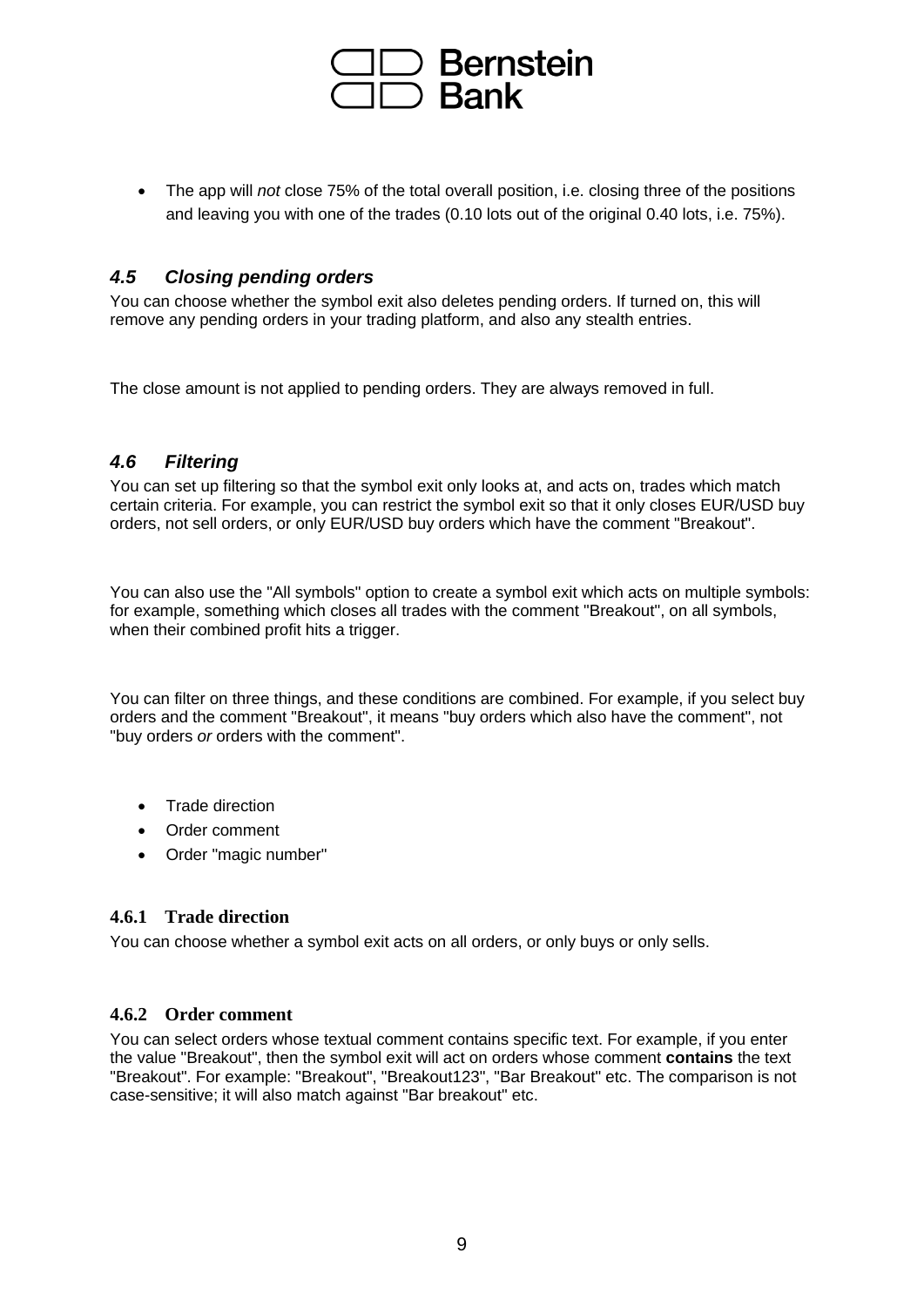

You can specify multiple comments separated by commas: for example, "Breakout,Pivot ". This will match against any orders whose comment contains "Breakout" **or** "Pivot".

#### **4.6.3 Order magic number**

You can also select orders whose numeric "magic number" matches a specific value. For example, if you enter the value 12345, then the symbol exit will act on orders whose magic number is 12345.

You can specify multiple numbers separated by commas: for example, "12345,98765,22222". This will match against any orders whose magic number is 12345 **or** 98765 **or** 22222.

## *4.7 Repeats*

You can choose that a symbol exit is not removed after it has been triggered, and is instead kept on the list and keeps acting whenever its trigger is hit. For example:

- You are running an automated trading system on your account which is continually placing orders.
- In addition to the trading system's own rules, you want to close its positions if it goes USD 200 into loss or USD 300 into profit.
- And you want to *keep closing* the positions: the automated system keeps on trading, but you *repeatedly* want to shut down its positions if the profit limits are hit.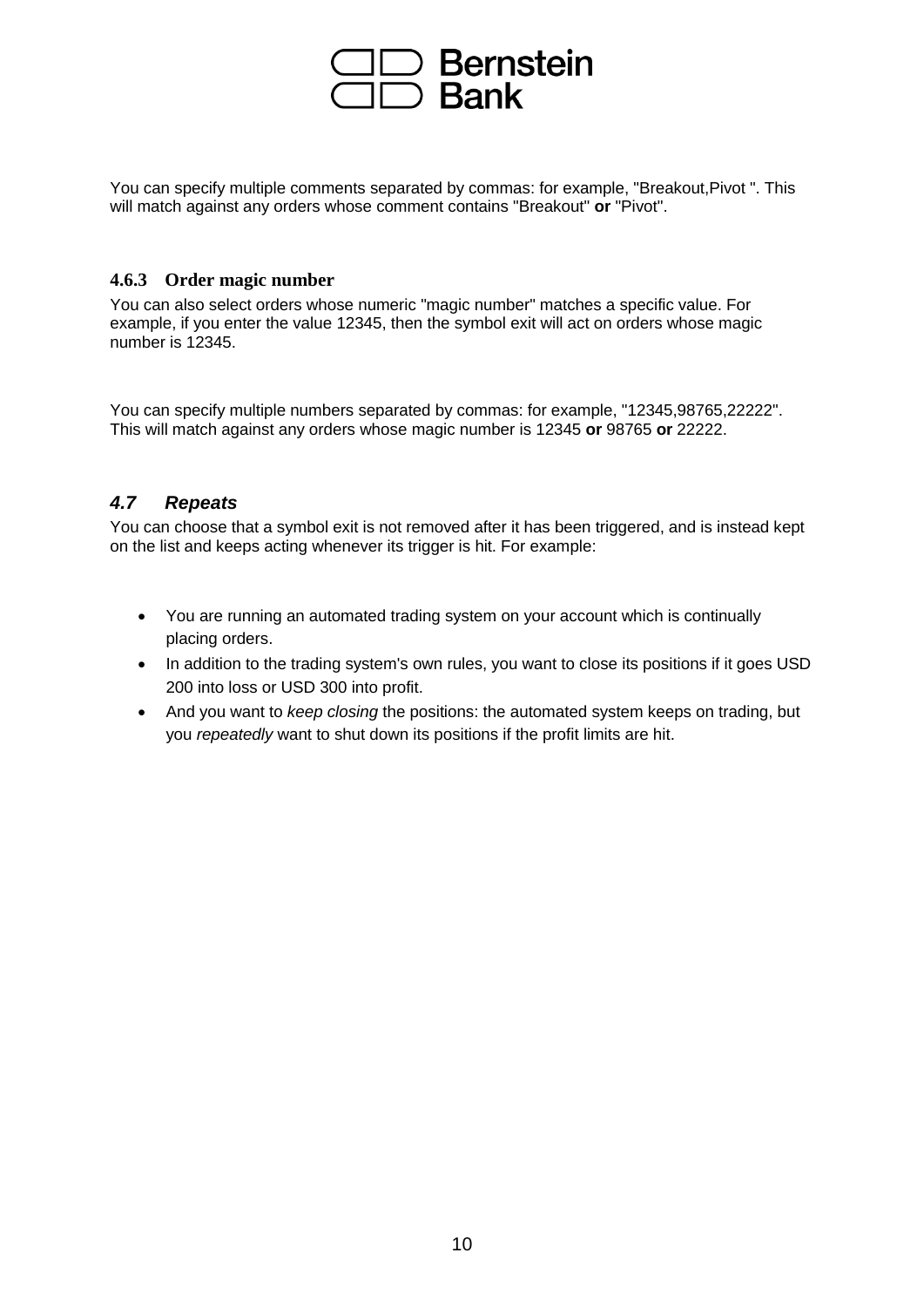

# **5. Account exits**

Account exits close all the open trades on your account (plus, optionally, pending and stealth orders) when a threshold is reached on the account: e.g. floating P/L in loss of more than USD 500, margin usage greater than USD 1000 etc.

### *5.1 Creating account exits*

You create new account exits on the "Account" tab, using the "New account exit" button. You can edit an existing item by clicking on its title.

#### *5.2 Account metric*

You can use an account exit to monitor any of the following:

- Floating P/L
- Equity
- Free margin
- Used margin

## *5.3 Upper and lower limits*

Equity and floating P/L exits require both an upper and a lower limit. If you only want to use one of the values, you simply set the other to an amount which will never be reached. For example, if you want to close all your trades when equity falls below USD 2000, and you have no profit target, you can simply set the upper limit to a large value such as 999999.

#### *5.4 Closing pending orders*

You can choose whether an account exit closes pending orders as well as open trades. If you select this option, the app will close all pending orders in your trading platform and also remove any stealth entries.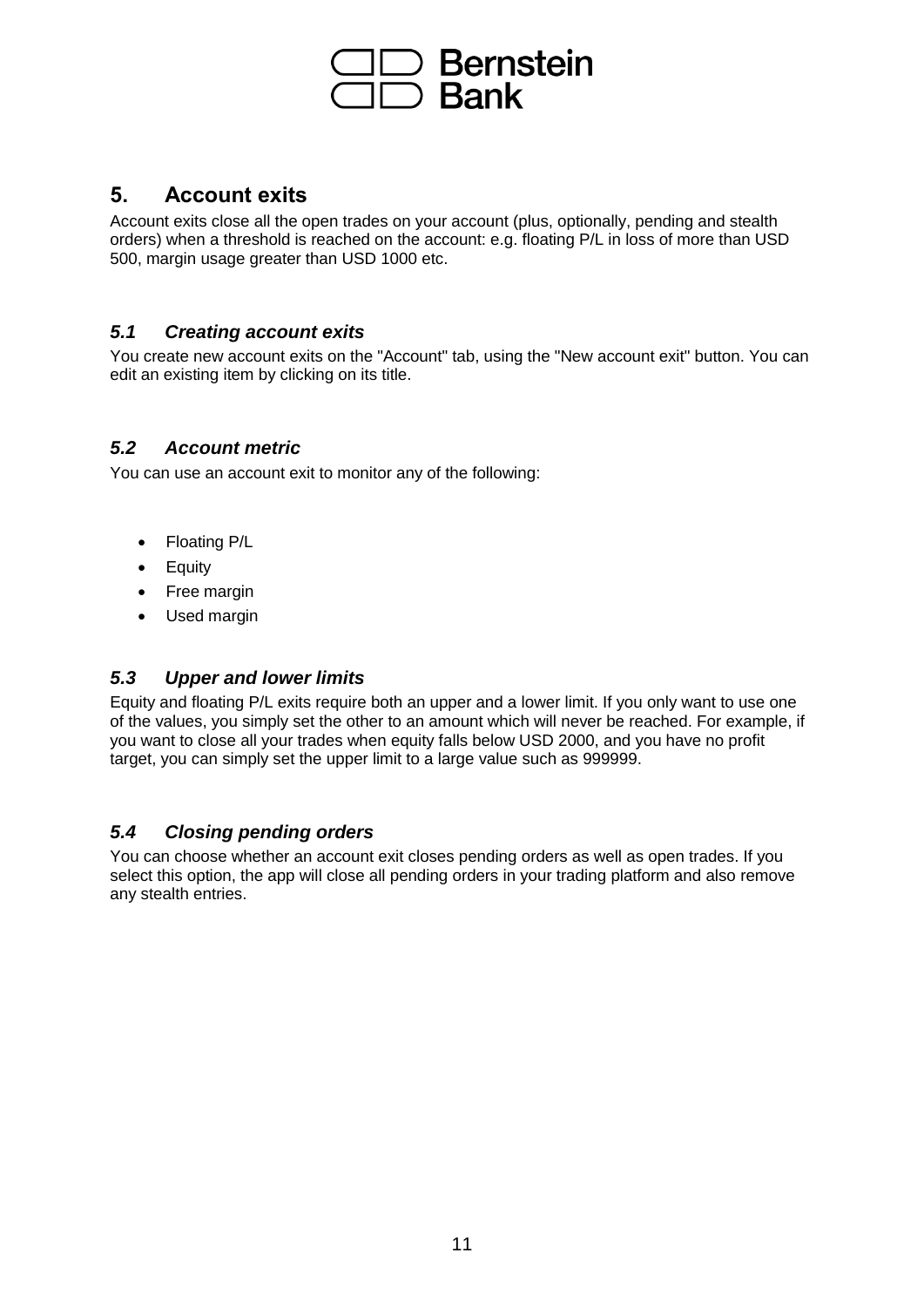

# **6. Log**

The Log tab shows the activity of the Stealth Orders. It records all actions since the app most recently started, plus any activity from previous sessions which happened within the last 2 days.

You can download the log, as a TSV file which you can open in Excel or similar software, using the "Download" button at the bottom of the list.